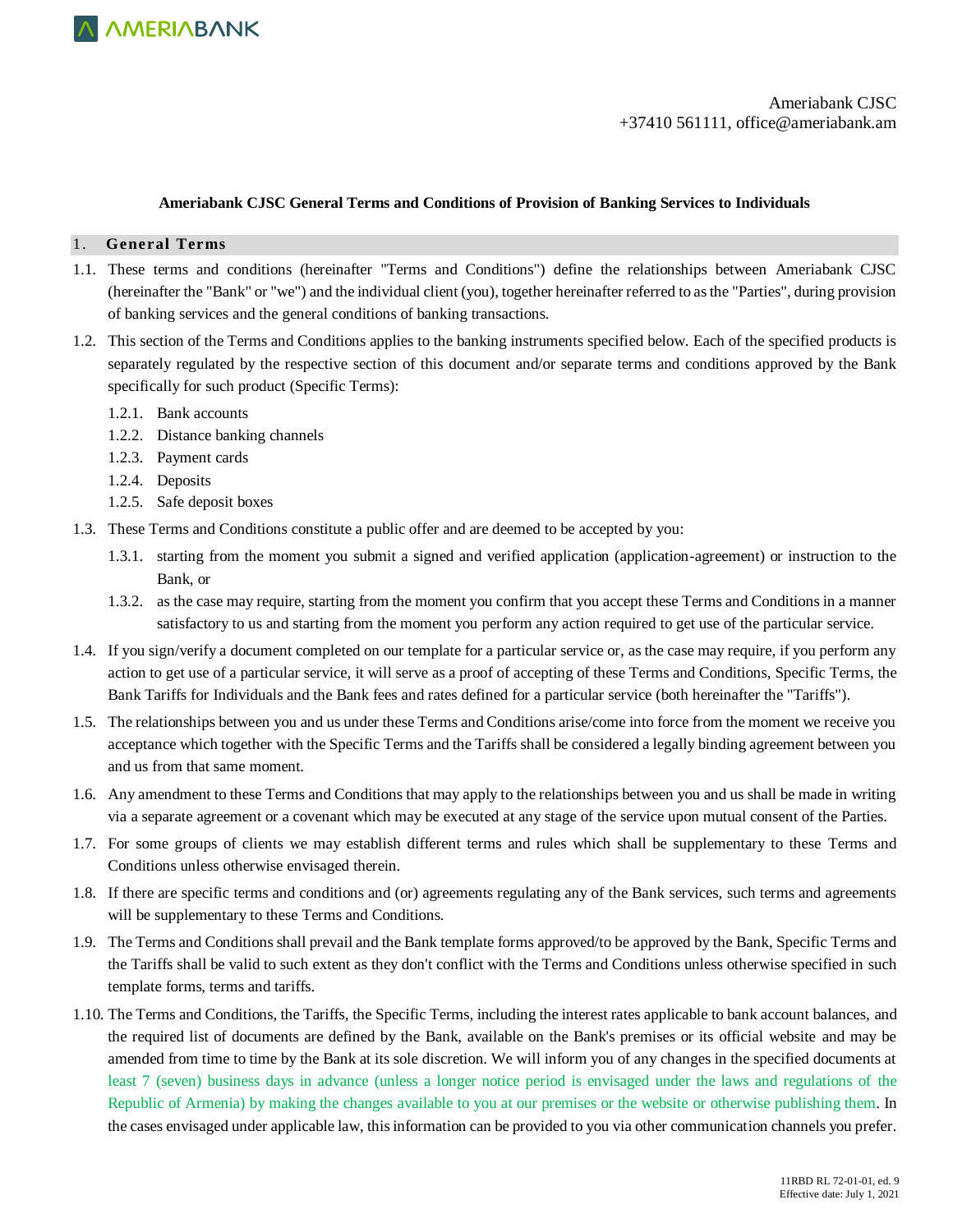If you fail to notify us in writing of your intention to terminate the relationships between you and us under these Terms and Conditions prior to the effective date of changes, such changes will be deemed accepted by you.

- 1.11. We may provide services to you either during face-to-face communication or via distance banking channels. Services and transactions available via distance banking channels are defined in the Terms and Conditions and/or via enabling such services and transactions in the relevant distance banking system. The terms and rules of customer service via distance banking channels are defined herein. Any terms and conditions not described herein, including public terms of distance banking, will be made available by us separately in a particular distance banking system envisaged for the given type of service.
- 1.12. You may get banking services at our branches and via a Contact Center during the operational day which we determine at our sole discretion. The information on operational days and hours of each branch and the Contact Center is available on our official website. Whenever met in these Terms and Conditions, operational days shall be considered those days and hours when the Bank branches and the Contact Center are available for customer service. A business day shall be a weekday from 9:00 a.m. to 6:00 p.m.
- 1.13. You can use your account in person or authorize others to execute transactions through your account. In either case you should approve the signature card for your representative/s in accordance with the Bank's internal regulations. Specimen signatures for client profiles opened online are approved during the first visit to the Bank.
- 1.14. In consideration for the services provided by the Bank, you shall pay respective fees to the Bank and ensure the minimum required balance on your account as prescribed under the Tariffs.
- 1.15. All fees shall be charged in Armenian drams (hereinafter AMD). Exception may be made if you are a non-resident in which case you may pay the fees in foreign currency as well in cases set out by the Republic of Armenia laws and regulations. Fees expressed as percentage of foreign currency amounts shall be charged in AMD based on the Bank's buy exchange rate. Debit and credit of AMD-denominated payments shall be subject to the average exchange rate prevailing on the FX markets and declared by the Central Bank of Armenia as of that date.
- 1.16. If you have no sufficient funds available on your AMD account, the Bank may convert the whole or part of the commission fee amount from your foreign currency accounts based on the Bank's buy exchange rate as of that date.
- 1.17. Subject to the requirements of Armenian legislation, we have the right to share information about you, your accounts and your credit liabilities, upon request or at our own initiative, with other banks, credit organizations, credit bureaus and Deposit Guarantee Fund without giving prior notice to you.
- 1.18. Subject to the requirements of Armenian legislation, we have the right to provide to the tax authorities information on opening and closing bank accounts for tax payers registered with tax authorities without giving prior notice to you.
- 1.19. We may provide information about you to foreign competent authorities subject to the laws and regulations of the relevant jurisdiction if you fall under that country's jurisdiction.
- 1.20. The provisions contained in this clause and its subclauses refer only to US persons defined as such under the United States Foreign Account Tax Compliance Act, hereinafter FATCA.
	- 1.20.1. We have the right to disclose and report to the US Internal Revenue Service, hereinafter IRS, any and all information about you, your accounts and revenues known to the Bank, subject to the terms and cases prescribed under FATCA, by filing the forms defined by FATCA.
	- 1.20.2. It is your sole responsibility to know provisions of FATCA, the US law requirements on reporting information about US citizens, US residents and US resident aliens, provisions on tax withholdings from some of your revenues, as well as other requirements applicable to you as a US person.
	- 1.20.3. Hereby you commit not to dispute any action performed by Ameriabank CJSC in pursuance of FATCA and release and discharge the Bank from any claims in relation to the actions performed by the Bank under FATCA.
	- 1.20.4. If you become a US person any time in the future, you must give the Bank a corresponding written notice within no more than 30 days.
- 1.21. We will communicate with you and will send you messages, including documents, materials and other items relating to our products and services, in a manner agreed with you using the notice details provided by you. According the Republic of Armenia laws and regulations, if you submit a written application to the Bank requesting us to change the communication method, at your sole discretion, we will have the right to use the modified communication method also during communication within a 30-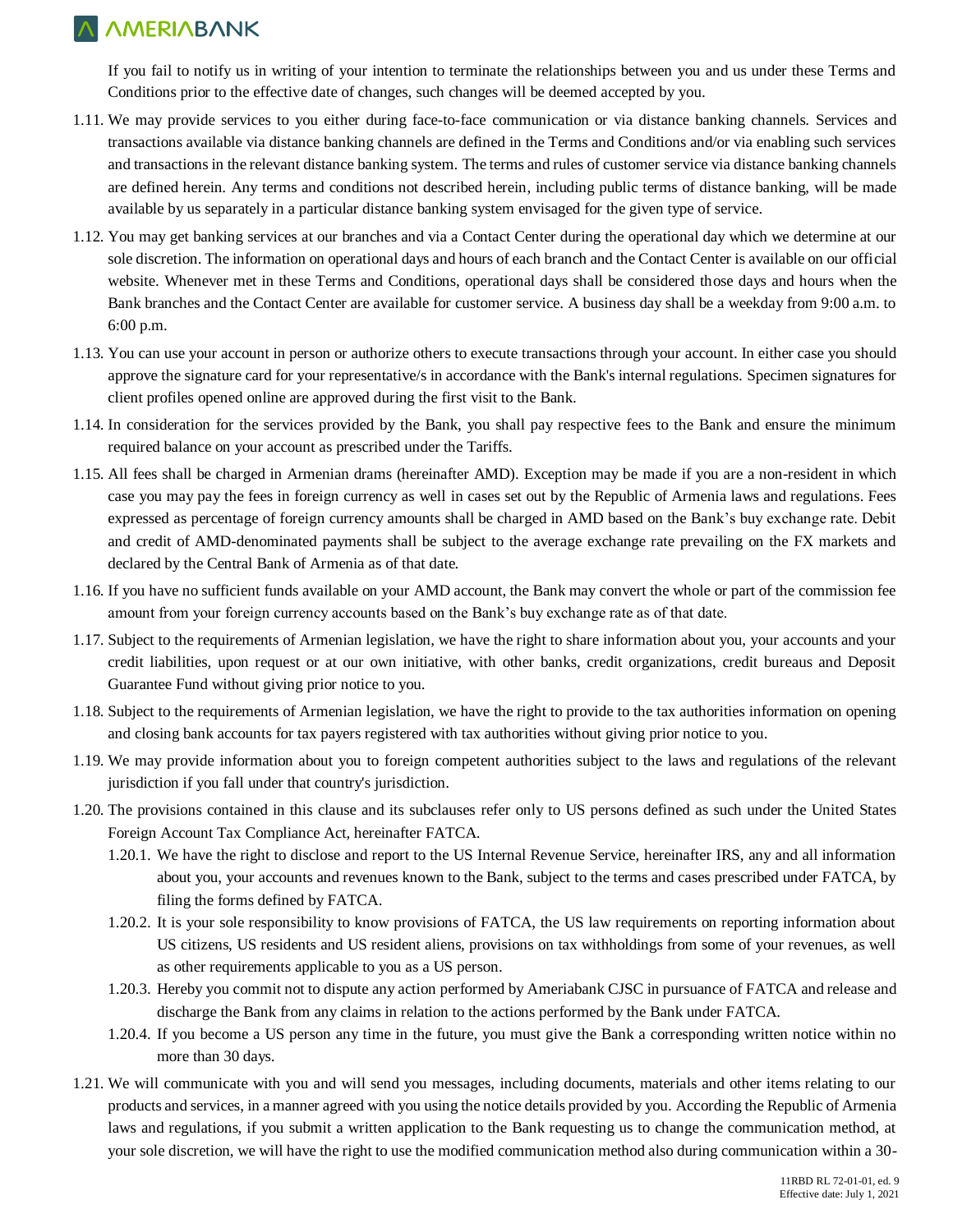day period from the time of receipt of your written application. In addition, any changes in the communication method more than once a year may be made with the Bank's consent in accordance with the internal regulations and Tariffs of the Bank.

- 1.22. Within the scope of provision of banking services the agreements between you and the Bank, based on the Bank's public offers and/or the requisites and order prescribed by separate terms, may be executed in electronic form via the Bank's online platforms (including the Bank's official website) which support execution of respective agreements. The agreement is considered executed by you in this manner if you sign and send it to the Bank by using your personal data and the communication channels (email address, phone number, etc.) provided by you to the Bank. The Bank may apply additional means of client identification: An agreement executed between you and the Bank in electronic form in accordance with the requirements specified in this clause and a manually signed agreement are equal in legal effect.
- 1.23. The Bank may accept the consents (including consents for exchanging information with ACRA Credit Reporting CJSC, CBA Credit Register, Nork Social Services Technology and Awareness Center, E-Governance Infrastructure Implementation Unit CJSC and other databases), applications, notices or other documents provided by you to the Bank within the scope of particular services, campaigns and other relations offered or rendered by the Bank by exchanging messages (documents) via electronic communication channels enabling client identification, such as the email address provided by you to the Bank, Online/Mobile Banking systems, and, where applicable, other means of electronic communication specified in the Bank's public offers and/or separate terms within the scope of particular services. The Bank may apply the following means of client identification: Any consent, application or other document sent by you in electronic form in accordance with the requirements specified in this clause and a consent, application or other document signed manually are equal in legal effect.
- 1.24. You are required to properly maintain/protect your personal data and the communication channels (access to such channels) by the use of which it is possible to execute agreements, exchange massages (documents) and receive notifications from the Bank in electronic form in accordance with the Terms. You are responsible for all the negative consequences of disclosure/leakage of your personal data and/or communication channels (access to such channels) to the third parties and will be required to compensate for the damages caused to the Bank due to such disclosure upon the Bank's request.
- 1.25. Hereby you authorize the Bank to use your contact data (name, address and any other contact details provided to the Bank), as well as share such information with companies having contractual relationships with the Bank, at its sole discretion and without any prior notice to you, in order to make provision of services easier or ensure higher level of service for you.
- 1.26. Where there are legal reasons prescribed by the Republic of Armenia laws and regulations, we will review and process your written application to terminate updating, deletion and/or processing of your personal data provided to us, in the manner and within the time frames provided for by the laws and regulations of the Republic of Armenia and/or internal regulations of the Bank.
- 1.27. All customers or a certain group of customers using our services may be eligible for additional options, discounts or benefits (hereinafter also "Special Terms") offered by us and/or our partner organizations. In such cases, wherever you use such services and provide your personal data to us, you give your consent for the Bank (i) to process the provided personal data, as well as (ii) to provide such data along with the information containing your banking secrecy to our partner organizations for them to provide such service/Special Terms to you and to process your data solely for the provision of such service/ Special Terms and to the extent required for such purpose. The Special Terms and/or sources of related information, the list of partner organizations, as well as the type of information that may be provided to and processed by the partner organizations for provision and service of Special Terms are set out in the Tariffs and/or Specific Terms or another document published on our website together with the Tariffs for such service. The consent given hereby shall be valid during the whole period of using a respective service as long as such service and/or Special Terms are effective, unless you withdraw your consent in writing earlier. If you withdraw your consent, the Special Terms and/or the service directly related to the personal data provided and processed on the basis of such consent shall be terminated or suspended.
- 1.28. Submitting documents containing your personal data to the bank you hereby agree that in order to prepare and execute application-agreements the Bank is entitled to make inquiries to Nork Social Services Technology and Awareness Center and/or other entities possessing personal information of physical entities, receive available information and generate personal details in the application-agreement. In addition to this clause, before signing of the relevant application-agreement, your consent provided herewith shall be confirmed in writing. After signing of the application-agreement, your consent shall be considered given by accepting the Terms.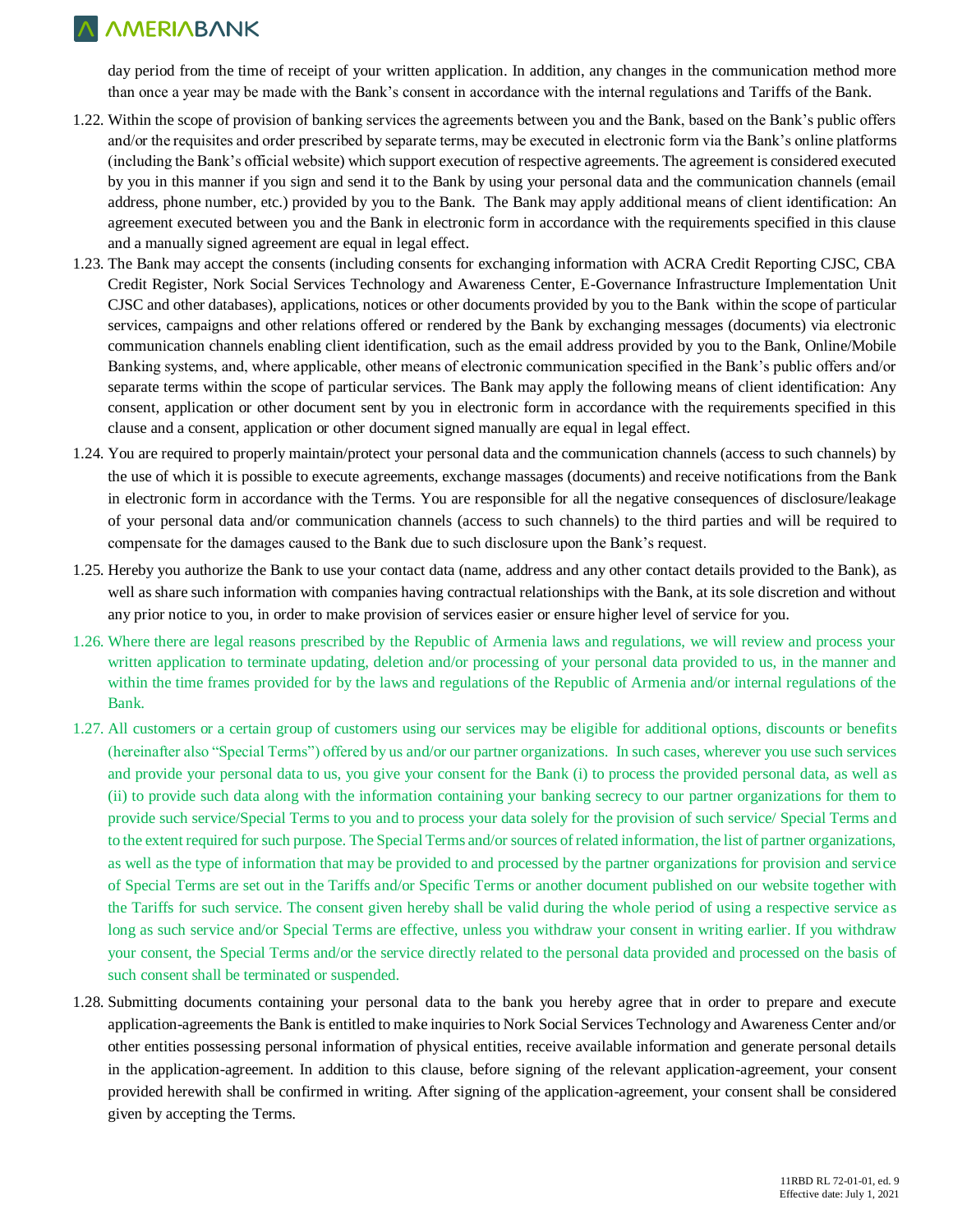- 1.29. By submitting documents containing your personal details to the Bank, you hereby agree that the Bank may send inquiries to EKENG (or any other entity having data of individuals in its possession) and receive personal data specified/classified under the "Overview of Personal Data Obtained by the Bank" posted on our official website, for any and all of the following purposes: (i) to prepare application/agreements, (ii) consider the options for lending to you at your or our initiative, and (iii) make lending propositions to you at your or our initiative. In addition to the condition specified herein, the consent given hereby will be confirmed by signing a written document or by accepting the Terms and Conditions, if the application (application-agreement) is executed. Furthermore, the consent referred to herein shall apply only to the clients who have confirmed their consent in writing after it was incorporated in the Terms and Conditions and/or have entered into business relationship with the Bank by accepting the Terms and Conditions relating to the Bank instruments specified in clause 1.2 above.
- 1.30. Hereby you agree that irrespective of assuming/having credit obligations by you, the Bank can create/receive a Bank ID and enter the information about you into the Unified Database of Clients of the CBA Credit Register.
- 1.31. Hereby you give your consent and instruction for the Bank to provide sufficient information to pay your credit liabilities to third parties approaching the Bank for the purpose of payment of your liabilities.
- 1.32. We may use your email address, mobile phone number and other contact data to send you informative or promotional messages. Informative messages include: account statements, amendments to terms and conditions of our services, procedure of communication between you and us, definition, change or termination of your and the Bank's rights and obligations; amendments to the Armenian laws and regulations or our internal regulations that may influence the services offered to you and the annual percentage yield, as well as your liabilities and grounds for their origin, repayments and the measures taken by us in response to your failure to perform your liabilities, whether in whole or in part, and the respective procedures.
- 1.33. In case of notice by post, email, SMS or other applicable communication means if technically possible, you shall be considered duly notified from the moment such notice has been sent to the mailing address, email address, phone number or other applicable communication means if technically possible, as provided by you and agreed with you.
- 1.34. If your address, residency status or any other information or documents provided by you to the Bank change, you must promptly inform us. If you do not inform us about the changes, we shall not be liable for any losses and damages you may incur as a result of operations with your bank accounts based on the information available at the Bank.
- 1.35. Hereby you agree that for security reasons we may record all calls and conversations conducted within the Bank premises or in real time by any distance communication means between your representative and us. Such records may be further used by us as a proof during protection of our rights and legitimate interests.
- 1.36. You agree that we may provide the information relating to you and containing banking secrecy to the persons specified in the laws and regulations of the Republic of Armenia in the respective cases and order, as well as:
	- 1.36.1. To criminal prosecution bodies if fraud, forgery or crime has occurred, or is suspected, or pending,
	- 1.36.2. To insurance companies, reinsurers, professionals providing evaluation services during insurance compensation provision process (applicable whenever required to protect the rights and legal interests of the Bank, to the respective extent).

The consent referred to herein shall apply on the basis of your written confirmation after its incorporation in the Terms and Conditions, including accepting or agreeing to the Terms and Conditions by any relevant acceptable method. Furthermore, the consent shall remain in full force and effect for an indefinite period and shall survive termination of relationships between you and us.

- 1.37. In order to ensure higher security for online card payments, hereby you agree to receive one-time passwords to your mobile phone number or email provided to the Bank to make payments on VBV/Secure code websites.
- 1.38. You have been informed that any message sent via electronic communication means can be subjected to third party interference. You are also aware that information sent to the mailing address specified by you can become accessible to third parties due to reasons beyond control of the Bank. In this regard you agree that the Bank shall not be responsible for any loss you incur as a result of delays in receipt of information due to reasons specified above or third parties gaining access to information due to reasons beyond control of the Bank or through no fault of the Bank.
- 1.39. You will be held liable for all losses and damages we may incur if you fail to fulfill your liabilities under these Terms and Conditions and the Specific Terms in a proper manner.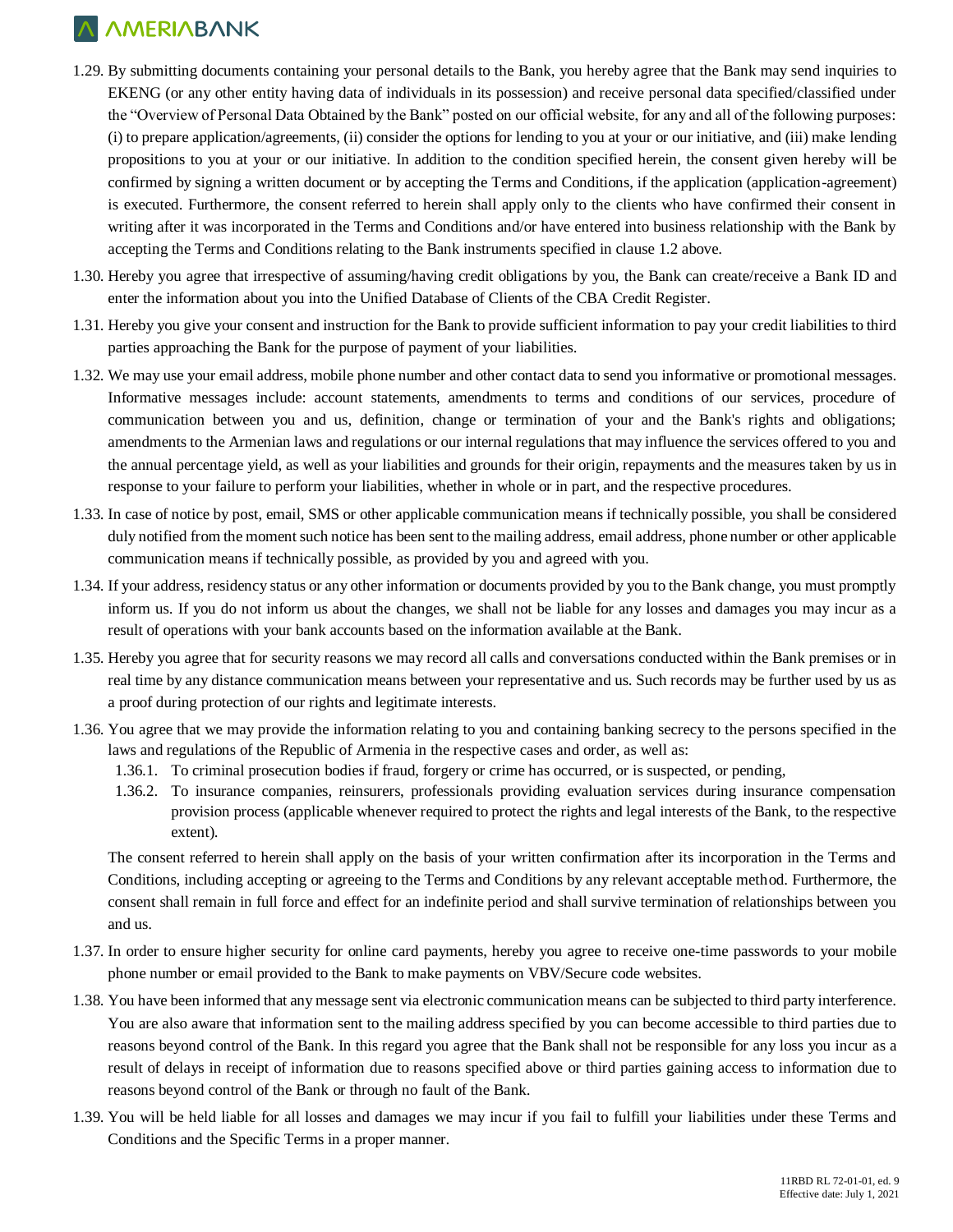- 1.40. We shall not be held liable for any losses (including loss of profits or interest), whether direct or indirect, incurred by any person, if such losses result from our activities aimed at prevention of money laundering and terrorism finance or taken in pursuance of other requirements of Armenian legislation.
- 1.41. We shall not be held liable for your losses, damages or delay resulting from activities of Government authorities or force majeure conditions, including breakdown of devices or power failure or cutoff.
- 1.42. We shall not be liable for banking operations or banking services in case of the client's death, incapacity, insolvency or bankruptcy as long as we haven't received proper notice of the same, including relevant documents. Once we are properly notified, we will suspend execution of transactions and banking services on the account from the business day following the day of notification until the client's legal successors or representatives obtain and register their authorities to execute transactions. In case of the client's death, the accrual of fines terminates, while accrual of interest continues. We may also suspend provision of the bank services and transactions if we receive information on the above specified circumstances from other sources which are reliable in our opinion.
- 1.43. In the cases specified below we shall be entitled to decline (suspend) your transactions/provision of services, refuse to enter into legal relationships with you, terminate legal relationships with you or close your accounts or temporarily restrict transactions on your accounts subject to our internal regulations (including effective Tariffs) at our sole discretion, until you provide the required documents or fulfill the Bank's requirements or we complete the customer due diligence process:
	- 1.43.1. in cases defined in the Republic of Armenia Law "On Combating Money Laundering and Terrorism Financing" and other Armenian laws and regulations and/or internal regulations of the Bank
	- 1.43.2. if you fail to perform our legitimate requirements, including failure to pay your liabilities to the Bank in a timely manner, breach of the Terms and Conditions, failure to provide documents or other information required by the Bank, or the form and contents of such documents and information do not comply with our requirements
	- 1.43.3. in cases specified in the Terms and Conditions, the Tariffs and the Specific Terms

We shall not be held liable for any loss you may suffer as a result of such actions.

- 1.44. To comply with the requirements of Armenian legislation, UN Security Council resolutions, norms of international law, international and foreign sanctions and our unilateral commitments, as well as upon request of our correspondents or in view of the relevant resolution of our authorized bodies, we may introduce limitations or impose bans for persons with a certain nationality (registration) or residency and/or otherwise grouped persons. Such limitations and bans may refer to the account service and overall cooperation with you or only part of services (for example, ban on issuance/service of international payment cards, receiving/sending international money transfers through foreign currency accounts).
- 1.45. You may terminate the agreement with the Bank and close your accounts any time if you give us prior written notice and repay all your outstanding liabilities to us in full.
- 1.46. We may suspend or terminate operations on your accounts without giving you prior notice or explanation in compliance with the procedure and terms prescribed by the Armenian legislation.
- 1.47. Disagreements and disputes arising out of a property claim of which the value is within ten million Armenian drams or equivalent in other currency may be settled through the Financial Ombudsman Office. The explanatory bulletin on the order of dispute resolution between you and us is available on the Bank premises and website.
- 1.48. According to the agreement executed by and between the Bank and the Financial System Mediator, the Bank has waived its right to dispute the decisions of the Financial System Mediator provided that the property claim does not exceed 250,000 (two hundred and fifty thousand) Armenian drams or the equivalent in other currency and the amount of transaction does not exceed 500,000 (five hundred thousand) Armenian drams or the equivalent in other currency.
- 1.49. Any relationships outside the scope of these Terms and Conditions are subject to the Tariffs, Specific Terms, documents containing contract between you and the Bank and Armenian legislation, or, if such relationships are not regulated by the Armenian legislation, customary business practices.
- 1.50. Disagreements and disputes between you and us shall be settled via judicial procedure in Yerevan Court of General Jurisdiction, unless we agree otherwise and/or the imperative norms of legislation require otherwise.
- 1.51. If there is any discrepancy between Armenian and English versions of these Terms and Conditions, the Armenian text shall prevail.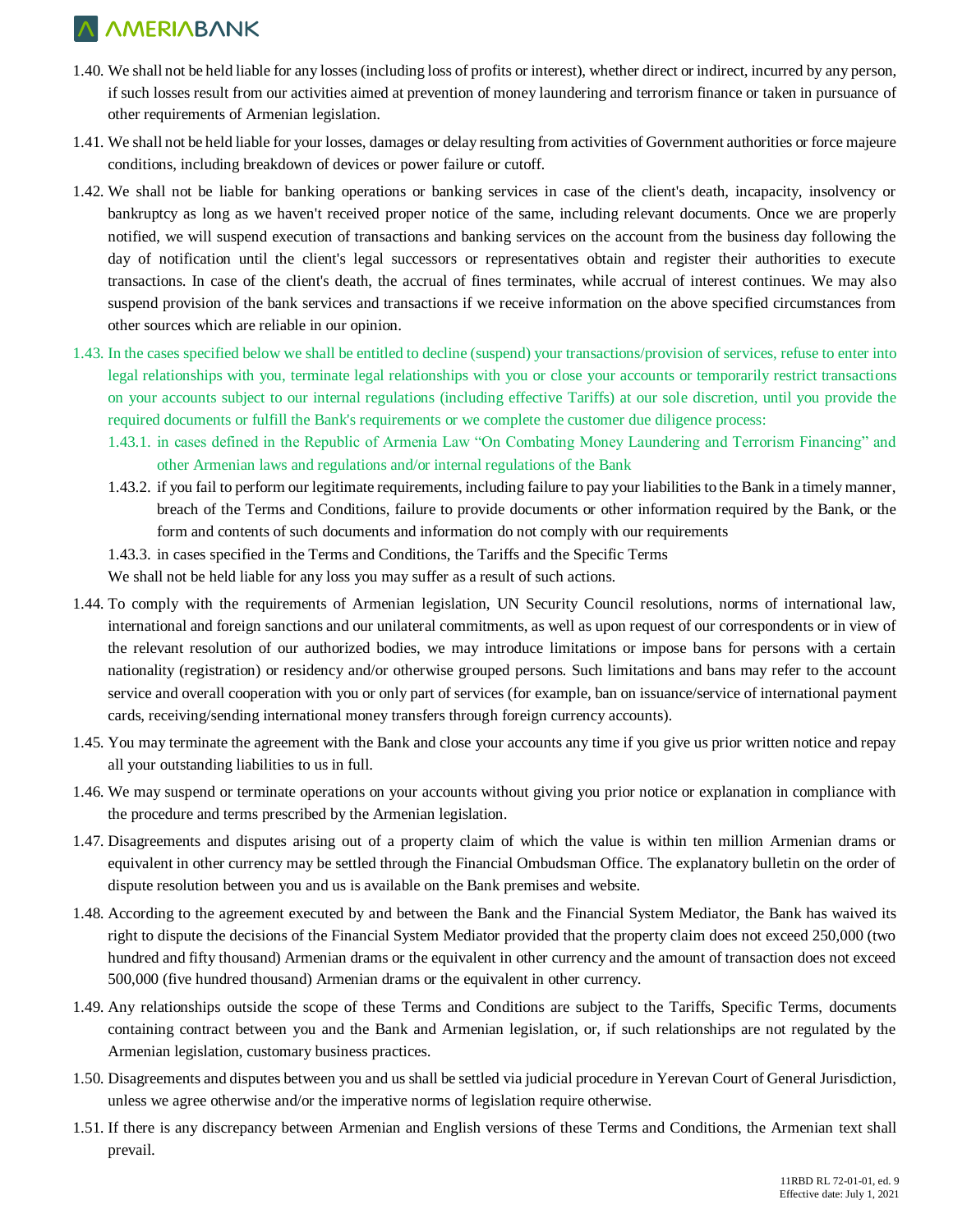### 2. **Bank Accounts**

- 2.1. These Terms and Conditions shall apply to all your accounts with the Bank, irrespective of currency and type.
- 2.2. We will open a fully-featured or restricted access bank account for you on the basis of the application (application-agreement) filled in by you on the Bank template form.
- 2.3. You will have restricted access account until you pass full identification in accordance with applicable legislation of the Republic of Armenia and internal regulations of the Bank. You will be allowed to perform the following operations and payments through restricted access account:
	- 2.3.1. Payments between your accounts
	- 2.3.2. Payments within Ameriabank accounts for an amount not exceeding AMD 400,000 (four hundred thousand) or its equivalent in another currency per transfer
	- 2.3.3. Currency exchange
	- 2.3.4. Utility payments
	- 2.3.5. Payments to state budget
	- 2.3.6. Traffic tickets
	- 2.3.7. Using forms in Internet/Mobile banking systems
- 2.4. Once you pass full identification in accordance with applicable legislation of the Republic of Armenia and internal regulations of the Bank, we open fully-featured account for you or upgrade your restricted access account to fully-featured bank account. From that moment on the Bank lifts all restrictions with respect to account, and you will be able to manage your account balances freely except where restrictions are envisaged under applicable legislation of the Republic of Armenia and internal regulations of the Bank.
- 2.5. Current accounts may be opened in Armenian drams, US dollars, euros, Russian rubles, Swiss francs, British pounds sterling, Canadian dollars, Japanese yens, Australian dollars, UAE dirhams, paper gold (999.9 purity), and other currencies quoted by the Bank. Savings accounts may be opened in Armenian drams, US dollars, euros and Russian rubles.
- 2.6. Any accounts in the name of minor are opened by the legal representatives of the minor. Once the minor turns 14, the funds on the account may be administered by the legal representative and the minor jointly unless (i) otherwise provided by the law or (ii) there is written consent of the legal representative authorizing the minor aged 14+ to administer their accounts on their own. Minors aged from 14 to 18 may open bank accounts and manage funds on such accounts on their own in cases prescribed by law and/or if there is written consent of their legal representatives.
- 2.7. Your right to manage the funds on your accounts may be restricted only if (i) there is a lien on your account subject to Armenian legislation, (ii) account transactions have been terminated or (iii) in other cases defined by contract or prescribed under the Armenian legislation and/or the Terms and Conditions.
- 2.8. We are entitled to suspend, at our sole discretion, your ability to administer your account and/or credited amounts for up to 120 days, as well as reject crediting of the transferred amount to your account and/or collect such amount from your account and transfer it back to the sender without additional instruction from you, if:
	- 2.8.1. We have reasonable ground to believe or suspect that the amounts transferred or credited to your account are a part of a chain of transactions or a single transaction involving card fraud, including when there is identification data of such questionable transaction in the fraud reports of international payment systems.
	- 2.8.2. We receive information and written demand from the sending bank to qualify the transfer as a fraud and to return the amount of the transfer.
	- 2.8.3. The transfer is connected with a cryptocurrency transaction and/or a party to the transaction is a person engaged in cryptocurrency trading.
- 2.9. Unless otherwise prescribed under the Armenian legislation, the Terms and Conditions or the agreement between you and us, your instructions given to the Bank will be executed on a "first come first served" basis (calendar sequence) if there is sufficient balance on your account. Such instructions shall be further separated according to the way received (separate group for each distance banking channel and for the instructions given in person at our premises). Furthermore, we may change the specified sequence depending on the software and technical functionality of the operating systems of the Bank and our internal approval system. If you submit a group order or several instructions at the same time, we will define the priority of their execution at our sole discretion unless otherwise agreed between the Parties.
- 2.10. We will accept your instructions during operational hours defined by the Bank.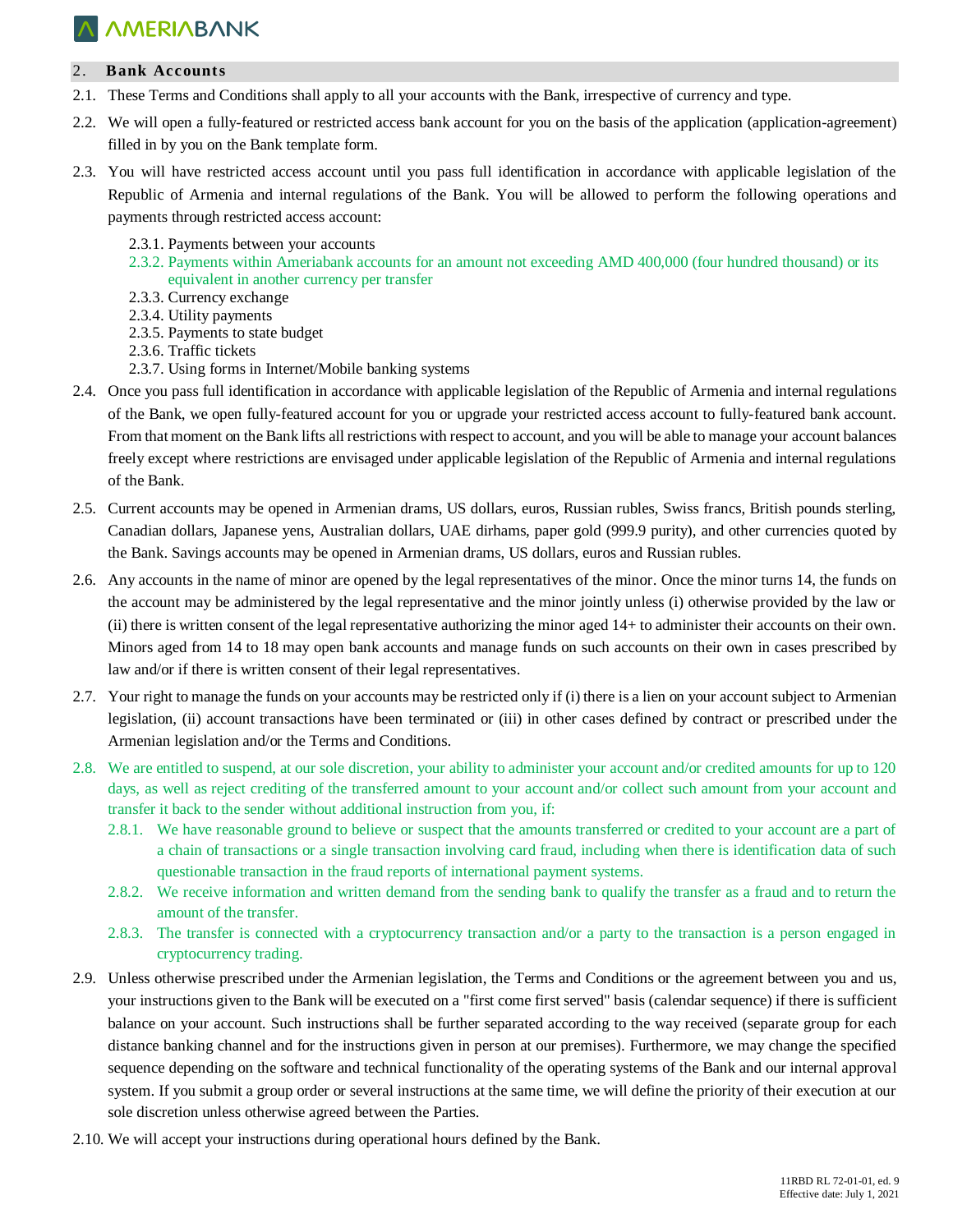- 2.11. FX transactions or paper gold purchase transactions based on your payment orders, including those filed online, will be executed by us at the exchange rates effective at the transaction execution moment irrespective of when we have received your payment order. We may decline currency exchange or paper gold purchase orders we receive out of business hours or on weekends and public holidays.
- 2.12. Your payment orders will be processed in accordance with the Tariffs.
- 2.13. The language of your payment order should be:
	- 2.13.1. Armenian, or English, as the case may require, or any other language agreed between the Parties, if the payment order is to be executed via Armenia-based local payment systems,
	- 2.13.2. English in case of international money transfers. This does not refer to RUB-denominated transfers in which case the language is Russian.
- 2.14. If the payment order has not been accepted by close of the fifth business day following execution of the payment order or actual payment, such payment order not accepted by us will be canceled.
- 2.15. Cash funds will be deposited into your account at the moment presented. Noncash funds will be credited if there is enough documentary proof from a correspondent bank.
- 2.16. Cash may be provided to you on the basis of your application in accordance with the Tariffs.
- 2.17. We will execute your payment orders if there is enough amount on your accounts free and clear of other liabilities.
- 2.18. In case of payments from other banks you will be informed about your account being credited via bank statement. You choose the frequency and means of delivery of statement.
- 2.19. If the payment order received from another bank contains incomplete or inaccurate information on your account, but other details relating to you and specifically your client code (identification code being a part of your account number) are correct (match), and you have only one account in the currency of the transfer, we shall have the right to credit the amount of the transfer to your account.
- 2.20. We will not be liable for:
	- 2.20.1. any losses and damages you may suffer if your payment order is not processed due to absence of sufficient funds on your account,
	- 2.20.2. any costs, losses or damages you may incur or suffer as a result of payment orders given by you by mistake, or payment orders lacking precision or clarity,
	- 2.20.3. the costs, losses and damages you may incur if the beneficiary's bank or intermediary bank requires additional information in respect of the payment order posted by you, suspends the remittance or blocks your amounts or doesn't process the remittance.
- 2.21. You may cancel your payment order, abiding by the Tariffs. If the amount of the transfer has already been debited to the Bank, we shall not be responsible for return of your money.
- 2.22. We will have the right to charge the amount of your liabilities to the Bank, the commission fees specified in the Tariffs, as well as the amount of costs incurred by us in connection with your instructions, to your accounts with the Bank, including accounts in foreign currency, without your additional instruction. Furthermore, such amounts shall be charged in the sequence order defined by us. Furthermore, if you don't have sufficient funds in your current AMD account to repay your obligations, the amount will be first charged to your current or savings accounts (including in other currencies), and if there are no funds in such accounts, to your other card accounts (including in other currencies).
- 2.23. We may debit your bank accounts without your additional instruction in the cases specified in the written agreement between you and us, and when required by law or the Terms and Conditions.
- 2.24. Hereby you agree that we may charge back the amounts deposited into your account by mistake without further instruction from you if such amounts were deposited as a result of software, human or other error, inaccuracies, omissions or coincidence of recipient data.
- 2.25. Whenever required by the Armenian legislation, we will have the right to withhold taxes from your accounts without giving prior notice to you.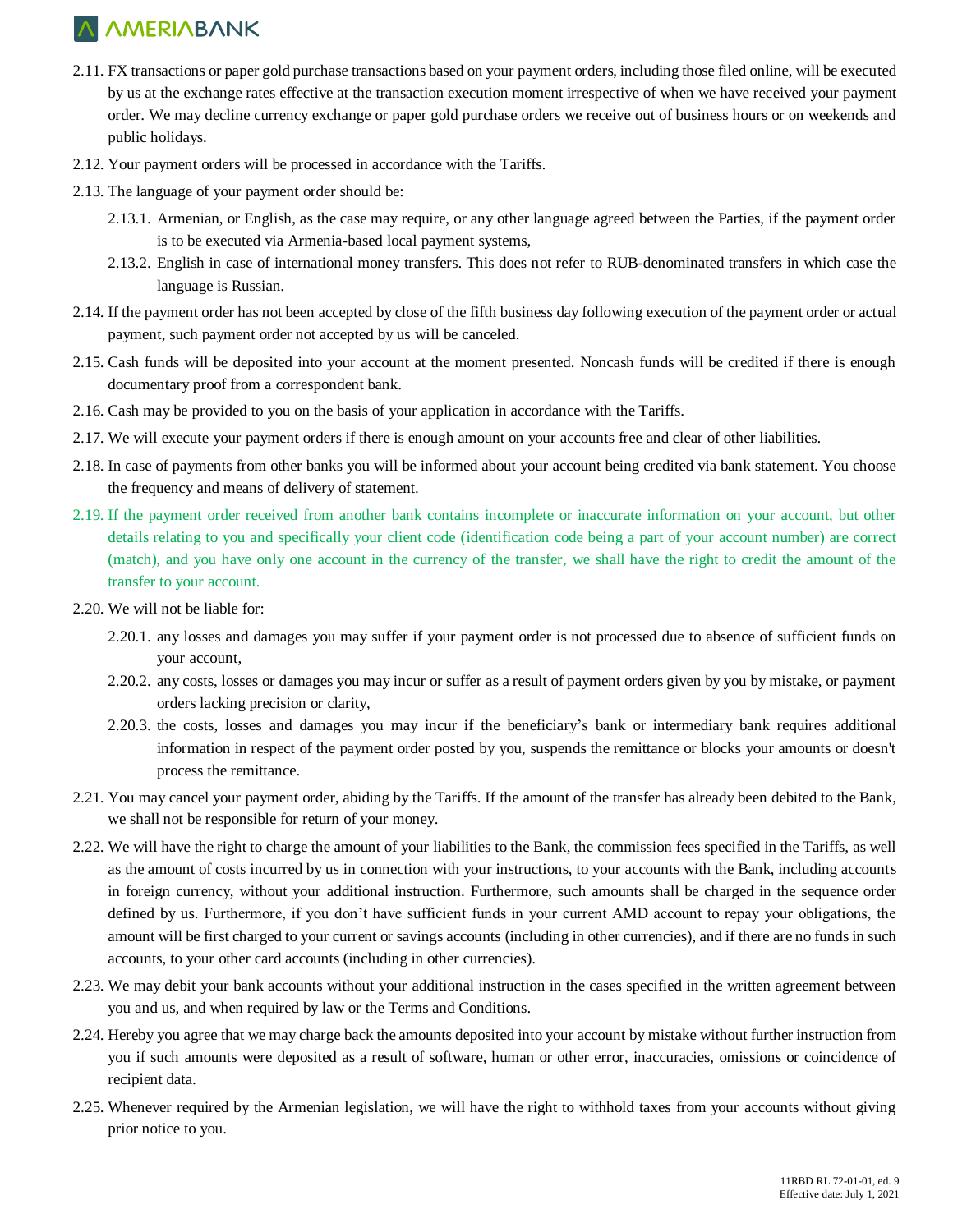$\overline{a}$ 

- 2.26. We will accrue interest to your account balances if prescribed so under the Tariffs. The accrued interest will be paid to you in Armenian drams or the currency of your account, at your option. If you would prefer to receive interest for foreign currency accounts in Armenian drams, the amount will be converted at the exchange rate prevailing on the FX market on that day.
- 2.27. Interest on saving accounts will be accrued daily and paid out at the end of each calendar month.
- 2.28. Your paper (non-physical) gold shall be stored on the gold metal account with specification of gold fineness and weight only. A paper gold account may be opened only for 999.9 pure "paper" gold. The gold will be stored at its AMD-denominated book value at the rate declared by the Central Bank of Armenia. The weight will be expressed in grams and measured to the nearest 0.01g.
- 2.29. The following transactions are available through your metal account in gold, if any:
	- 2.29.1. You may deposit paper (non-physical) gold into your account either by buying it from the Bank at the rate quoted by us or making a wire transfer from your or third party metal accounts
	- 2.29.2. You may withdraw paper (non-physical) gold from your account either by selling it to the Bank at the rate quoted by us or making a wire transfer to your or third party metal accounts
	- 2.29.3. You may sell or purchase Gold in an noncash manner which shall be subject to your instruction with specification of such transaction details as the price, date and Gold weight
	- 2.29.4. Your account may be debited without any prior notice to you for recovery of your liabilities to third parties if prescribed so by the Bank's regulations or Armenian legislation
- 2.30. Maintenance of your metal accounts in gold by us does not include registration of your title to gold or gold custody.
- 2.31. We will provide you with statements, the means and frequency of delivery of which are envisaged under Armenian laws and/or agreed between you and us. No account statement will be provided in the cases defined under the Armenian legislation.
- 2.32. If you contact us and request an account statement at another time, we shall provide it to you within a five-day period, in which case you will be charged according to the Tariffs.
- 2.33. If you don't dispute the statement during thirty (30) days after the statement date, it will be deemed accepted by you. Any objections submitted by you during or after the specified period in writing, will be reviewed in accordance with the Armenian legislation and/or our internal regulations.
- 2.34. If it is the first time you open an account with the Bank, we will provide you the Notice on Deposit Guarantee Terms and Order which will be also applicable to your future bank and deposit accounts. Each time you open an account, we'll remind you of the specified Notice. We will also inform you of any amendments to the Notice on the Deposit Guarantee Terms and Order.
- 2.35. Holders of the joint account<sup>1</sup> mutually agree on the way they are going to administer their account by filling in the Signature Card (in the form approved by the Bank) and amending it if required. The joint account may be administered according to the one of the options below:
	- 2.35.1. Each of the joint account holders may administer the account separately without any limitation.
	- 2.35.2. The joint account holders may administer the account together in which case every transaction/operation on the account is subject to the approval by all account holders.

This procedure is also applicable to distance banking transactions. Furthermore, the account holders may bank online if they have selected the "no-limitations" option.

- 2.36. In case of death of one of the joint account holders, the funds on the account shall be considered joint property of all the account holders, with each of them eligible for an equal share. During no more than 1 business day after we receive a proper notice of the death of one of the account holders and before the legal successor or another legal representative of the deceased obtains and formalizes authorities for performing the transactions, we will limit use of the 50% of the account balance available on the moment such limitation is processed. In this case, the other account holder shall be able to administer the remaining half of the free account balance.
- 2.37. The procedure selected for administration of joint account shall be also applicable for cancellation of duly delivered payment orders and closing of the account subject to the terms and conditions defined by the Bank. If joint account holders have selected

<sup>&</sup>lt;sup>1</sup> The joint account service, including an option to change an existing account to a joint account, will be active until June 30, 2021, while the joint accounts opened prior to the specified date will continue to be serviced in accordance with the Terms and Conditions.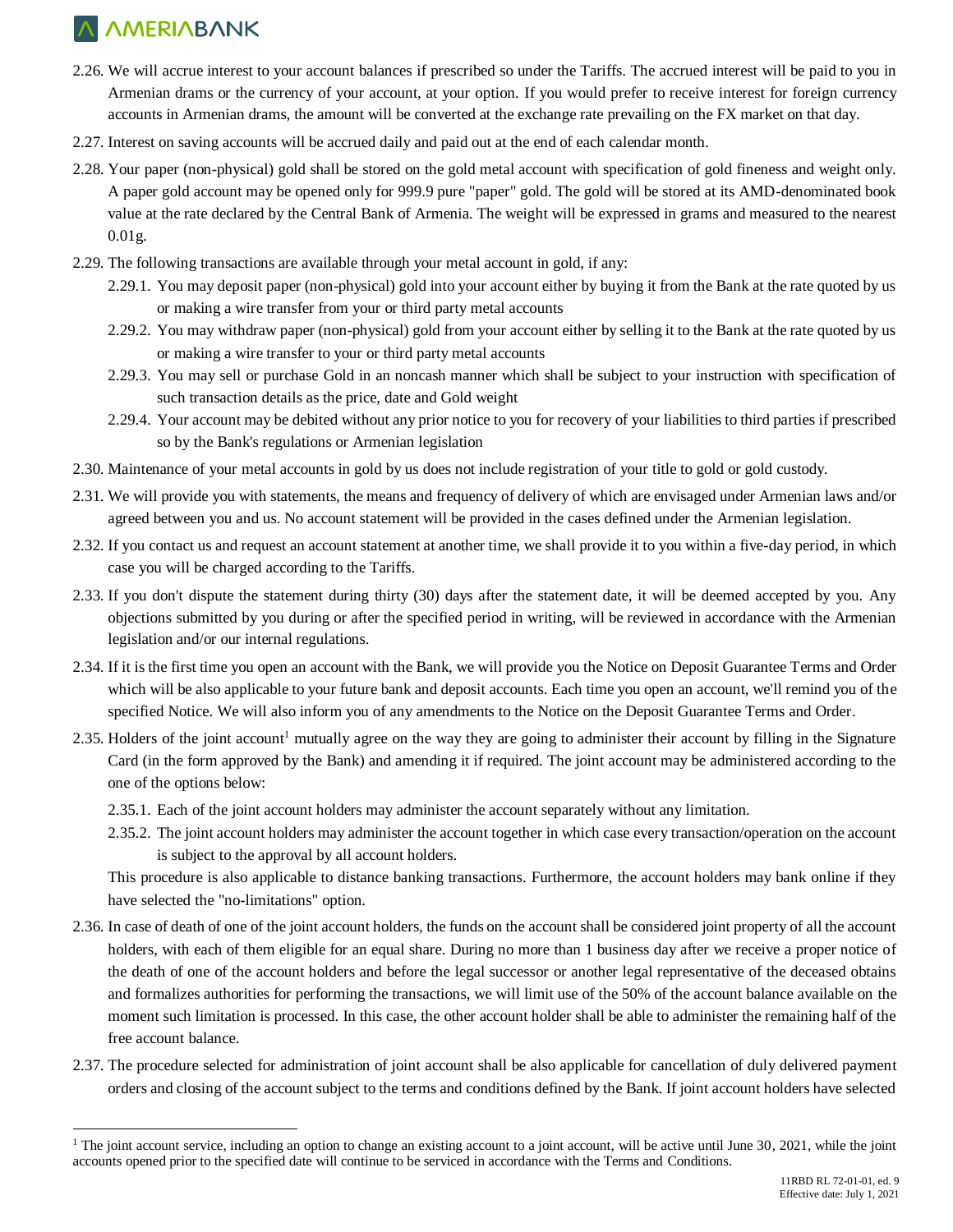a "no-limitation" option, only the account holder who has given an instruction shall be eligible to cancel the same instruction, and the account may be closed by those account holders who have submitted the account opening application.

- 2.38. Each of the joint account holders irrespective of the way in which the account is administered may grant a power of attorney to a third party to act on his/her behalf in the Bank or to cancel the same. The authorized representative of the joint account holder shall abide by the same account administration procedure as selected by the account holders.
- 2.39. The joint account holders may use the funds on the account to make a deposit with the Bank in the name of one of the account holders, subject to the respective account administration procedure, and such deposit may be administered solely by the deposit owner.
- 2.40. Irrespective of the procedure for administration of the joint account, we shall be entitled to charge the amount of liabilities of any of the account holders to the joint account, including the amount of fees payable.

### 3. **Distance Banking**

- 3.1. To get a distance banking system you should fill in a relevant application-form (application-agreement) provided by us. Whenever met in these Terms and Conditions, a distance banking system/channel shall include phone banking and Internet/mobile banking services.
- 3.2. The public terms of distance banking services shall be defined and posted by us separately in the relevant environment. By using these services or by accepting such terms in a manner defined for the particular distance banking channel you shall be deemed to have accepted the terms and conditions of such services.
- 3.3. According to our customer identification procedure, we may use video calls as a distance means of customer identification if such type of customer identification is acceptable for us for the provision of the given service.
- 3.4. We will charge you a fee defined in the Tariffs for provision of a distance banking system and relevant distant banking services.
- 3.5. We may impose limitations on the amount, quantity of operations, etc., with respect to each banking channel.
- 3.6. If you want to use distance banking channels, you should have the required technical facilities and the software which may be provided by us depending on the distance banking channel you choose. It is your sole responsibility to obtain and pay for the hardware and telecommunication facilities required for distance banking service and the Internet connection.
- 3.7. We shall determine a procedure and a method of customer identification and authentication separately for each distance banking channel. We may change, toughen or mitigate the customer identification procedure at any time, replace or take back the identification and authentication devices provided to you.
- 3.8. You will be required to ensure safety of the distance banking related software and the customer identification and authentication devices, not to transfer or make them available to other persons. You alone will be responsible for all the damages and losses incurred by you, the Bank and/or a third party due to loss of the specified devices to other persons or making them available to other persons.
- 3.9. You are required to give us prompt notice of loss of software media, customer identification and authentication devices or making them available to another person or such a threat.
- 3.10. We will have the right to terminate your access to distance banking services at our sole discretion if we have suspicions that the distance banking channels are used illegally, with breach of security requirements or there is threat of fraud.
- 3.11. We shall determine the hours for distance banking service and publish this information in a relevant system or on our website.
- 3.12. Any order/instruction submitted by you to us via a distance banking channel will be processed only after we authenticate your identity in a manner defined for that particular distance banking channel.
- 3.13. It is your responsibility to ensure accuracy and completeness of orders/instructions, information, whatsoever, submitted to the Bank.
- 3.14. We may decline or not perform the order/instruction submitted by you to us via a distance banking channel:
	- 3.14.1. if your identity is not authenticated in a proper manner or if we have reasonable doubts as to your identity or legality of use of the distance banking channel
	- 3.14.2. if the information in your order is not complete or does not meet the requirements set by the Bank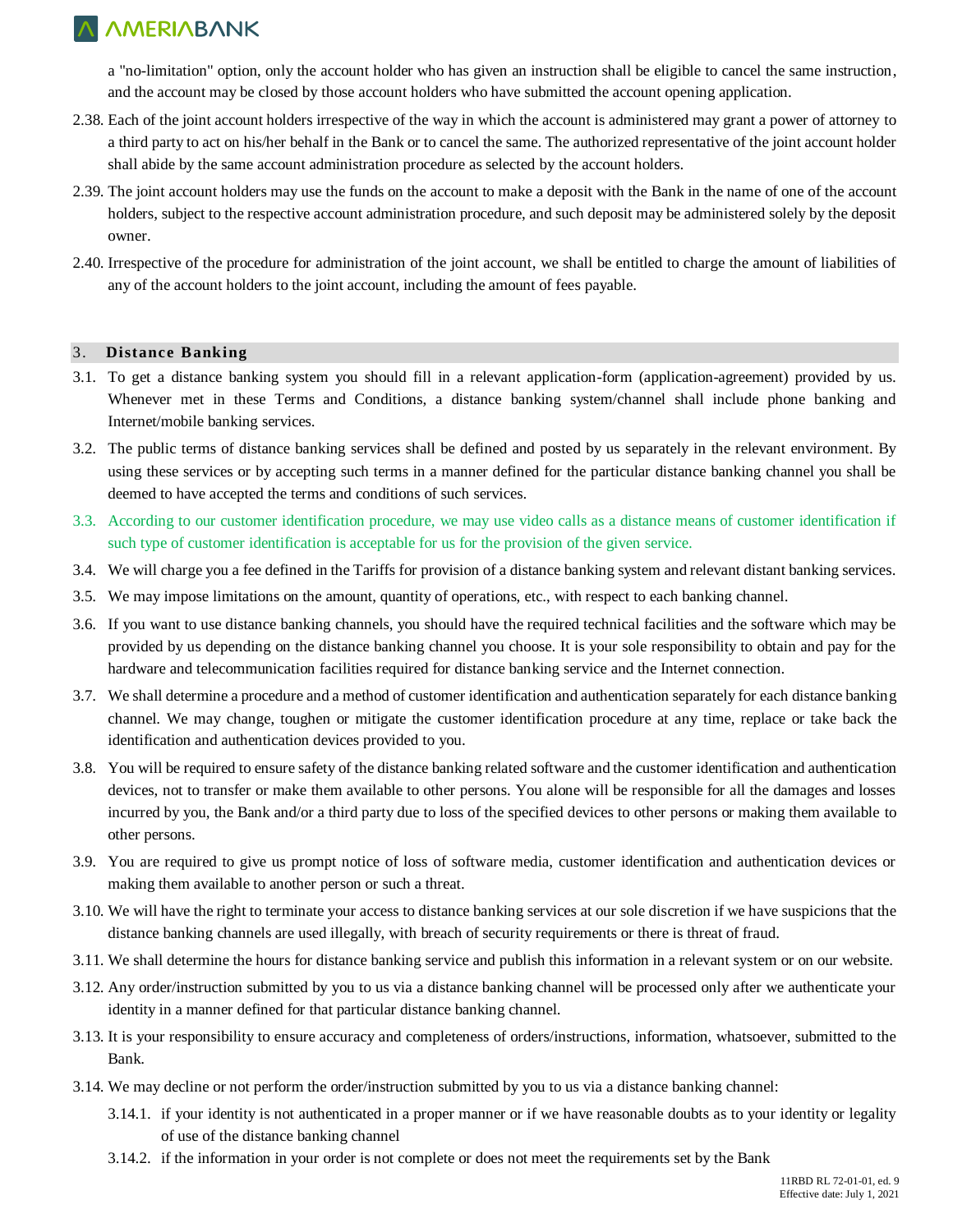3.14.3. in other cases specified in the Terms and Conditions, Tariffs or Specific Terms

### **3.15. Phone Banking**

- 3.15.1. Phone banking is a distance banking tool enabling you to use the following bank services specified below, subject to the Tariffs and/or Specific Terms:
	- 3.15.1.1. receive audio information on the existing accounts and banking services, agreements between the Parties and available services
	- 3.15.1.2. negotiate the value (volume) and exchange rate for an FX transaction
	- 3.15.1.3. exchange currency
	- 3.15.1.4. make a money transfer. In this case, you should provide the details required under the law. Any international transfer shall be made on the basis of an email with the transaction details.
	- 3.15.1.5. pay utilities
	- 3.15.1.6. pay/credit the amounts received via fast money transfer systems to your account
	- 3.15.1.7. open additional accounts
	- 3.15.1.8. order or reissue payment cards
	- 3.15.1.9. make or top up a deposit
	- 3.15.1.10. close some of your accounts
	- 3.15.1.11. close your card
	- 3.15.1.12. terminate your deposit
	- 3.15.1.13. repay your loan partially before the due date
	- 3.15.1.14. administer your account with us and perform card related actions, including account freezing, unfreezing, card blocking, disputing a transaction, amending transaction thresholds and limitations, activating/deactivating VBV service and other services
	- 3.15.1.15. cancel/withdraw instructions given to the Bank
	- 3.15.1.16. amend the instructions given to us via phone banking service
	- 3.15.1.17. instruct us to amend your details we have in our records (other than the phone number)
	- 3.15.1.18. give your consent for us to send an inquiry in your financial liabilities to ACRA Credit Reporting CJSC, Credit Registry of the Central Bank of Armenia, as well as other companies providing similar services. You should re-confirm your consent, however, by electronic means (email address provided by you to the Bank or Online/Mobile banking systems). The consent provided by you in electronic form in accordance with this clause and the one signed by you manually are equal in legal effect.
	- 3.15.1.19. To proceed with execution of the above specified banking instructions, we may request you to provide electronic version of documents related to the transaction.
- 3.15.2. Your verbal confirmation with use of your phone banking password shall be deemed a basis for provision of a service or making a transaction, as well as for entering into legal relationships in accordance with the procedure defined herein.
- 3.15.3. You alone will be liable for the transaction performed on the basis of the order/instruction submitted by you with use of a phone banking password and any losses and damages arising thereunder.
- 3.15.4. If you signed the phone banking application-agreement before June 1, 2016, and selected a possibility to perform noncash transactions, you may use all the services offered by the Bank via phone banking channel in compliance with these Terms and Conditions. By contacting us via the phone banking channel to get use of this service you agree to provision of the service to you.
- 3.15.5. We will provide you the telephone banking password by sending a respective SMS to the phone number designated by you. You may request change of the password by submitting a written application to us in which case we will send you an SMS with a new password to the phone number specified by you. Furthermore, you may restore your password by phone and/or via other means of identification in accordance with our identification procedure. The password will be considered confidential information and will be treated so in respect of our staff, too.
- 3.15.6. You must not provide or disclose your phone banking password or make it available to any third party and must promptly notify us if your password has been disclosed, stolen and/or lost. We will not be responsible for any losses and damages you may incur as a result of transactions based on the password communicated by you to us over the phone, irrespective of whether or not we were aware of probability of loss.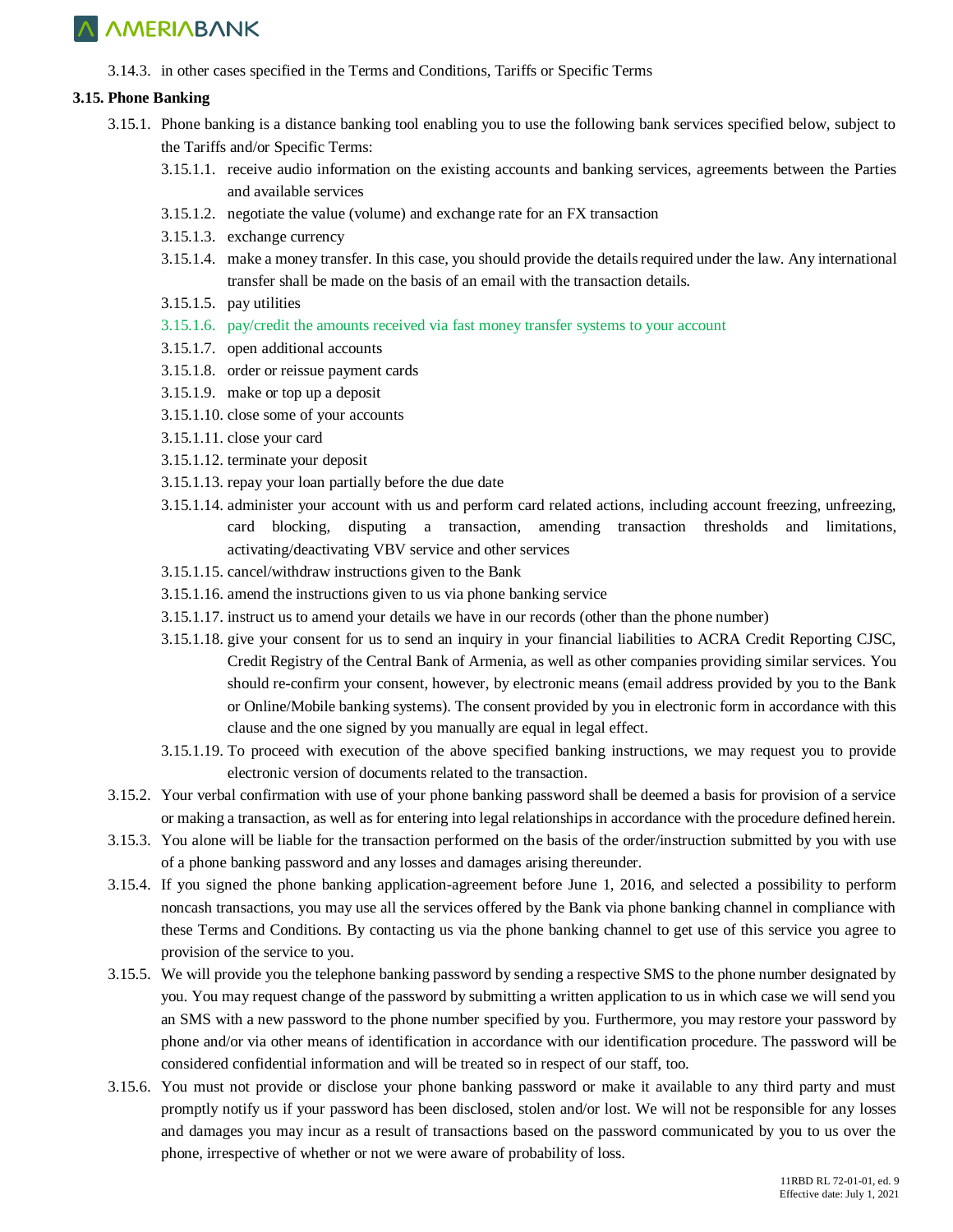- 3.15.7. For phone banking, you should call us at (+374 10) 56 11 11.
- 3.15.8. While executing your banking instructions given by phone, we may contact you back from time to time for transaction confirmation at any of the phone numbers registered with us or request you to call us from any of such phone numbers.
- 3.15.9. We may block or unblock your phone banking access on the basis of your written application.
- 3.15.10.If you negotiate an FX transaction, the trade value and the exchange rate over the phone, you must perform the transaction during the same business day.
- 3.15.11. We may reject processing the FX transaction negotiated with you over the phone, at our sole discretion, if you fail to perform the transaction during the same business day or breach any of the pre-agreed transaction terms (trade value or exchange rate).
- 3.15.12. We may charge to your accounts a fine equal to two (2) percent of the FX exchange trade value if you refuse to perform the transaction on the same business day or breach any of the pre-agreed transaction terms (trade value or exchange rate). The amount payable will be charged to the respective transaction-related account, or, if the balance on such account is not sufficient, to your other accounts in which case the foreign currency will be exchanged at the rate defined by the Bank.
- 3.15.13. Any transaction instruction given by you over the phone does not require your signature. Your verification of any phone banking transaction during phone conversation shall be treated as a proper verification. Your account statements will specify the grounds for executing the transactions.

### **3.16. Internet / Mobile Banking**

- 3.16.1. Internet/mobile banking system is a browser-based or mobile app-activated distance banking solution (the "System") making it possible to execute your banking service/transaction applications/orders filled out in accordance with our requirements, subject to the limitations and the procedure defined in the Tariffs, these Terms and Conditions and Specific Terms.
- 3.16.2. We may impose limitations and/or limits on some types of bank services/transactions, including declining of some of the transactions, in which case we shall post a notice of the same in the System, if possible.
- 3.16.3. Some of the services and transactions existing in the System may be unavailable during its use via the Internet browser or a mobile app.
- 3.16.4. To enable your access to the System, we will provide you with relevant identification and authentication media.
- 3.16.5. You alone will bear any and all technical, operational and other possible risks related to the System operations as well as safeguarding of identification and authentication media.
- 3.16.6. You will be required to take all actions necessary to safeguard the token and the mobile app provided by us and to protect them from the access of other persons.
- 3.16.7. You are required to give prompt notice to the Bank in case of loss of the identification and authentication media, the hardware required to use the System, the mobile app or making them available to other persons.
- 3.16.8. You will determine the usernames required for the users of the System (the "Users") to access the System by filling them in on the application forms approved by the Bank. You may have more than one usernames.
- 3.16.9. You will specify the scope of System User authorities by filling in a relevant application form.
- 3.16.10. The whole responsibility for the transactions made by the Users in the System and any and all losses and damages arising out of such transactions shall be borne by you.
- 3.16.11. You will sign (verify) the instructions in the System electronically by entering the one-time password, which is equivalent to your handwritten signature. This is a required and sufficient condition for us to consider your instruction as duly verified and a basis giving rise to rights and responsibilities under the Terms and Conditions.
- 3.16.12. The one-time password required to sign (verify) your instruction in the System electronically is generated by 3.16.12.1.the token/app provided to you by us, which you can download and activate using the key provided by us, or
	- 3.16.12.2.SMS message to the phone number indicated by you.
- 3.16.13. You may follow up on the progress of your instruction by tracing its status in the System.
- 3.16.14.If the status of your instruction in the System is "in progress", it doesn't necessarily mean that your instruction has been or will be executed by us. The instruction shall be deemed executed only if the User sees confirmation as change of the status of the transaction in the System.